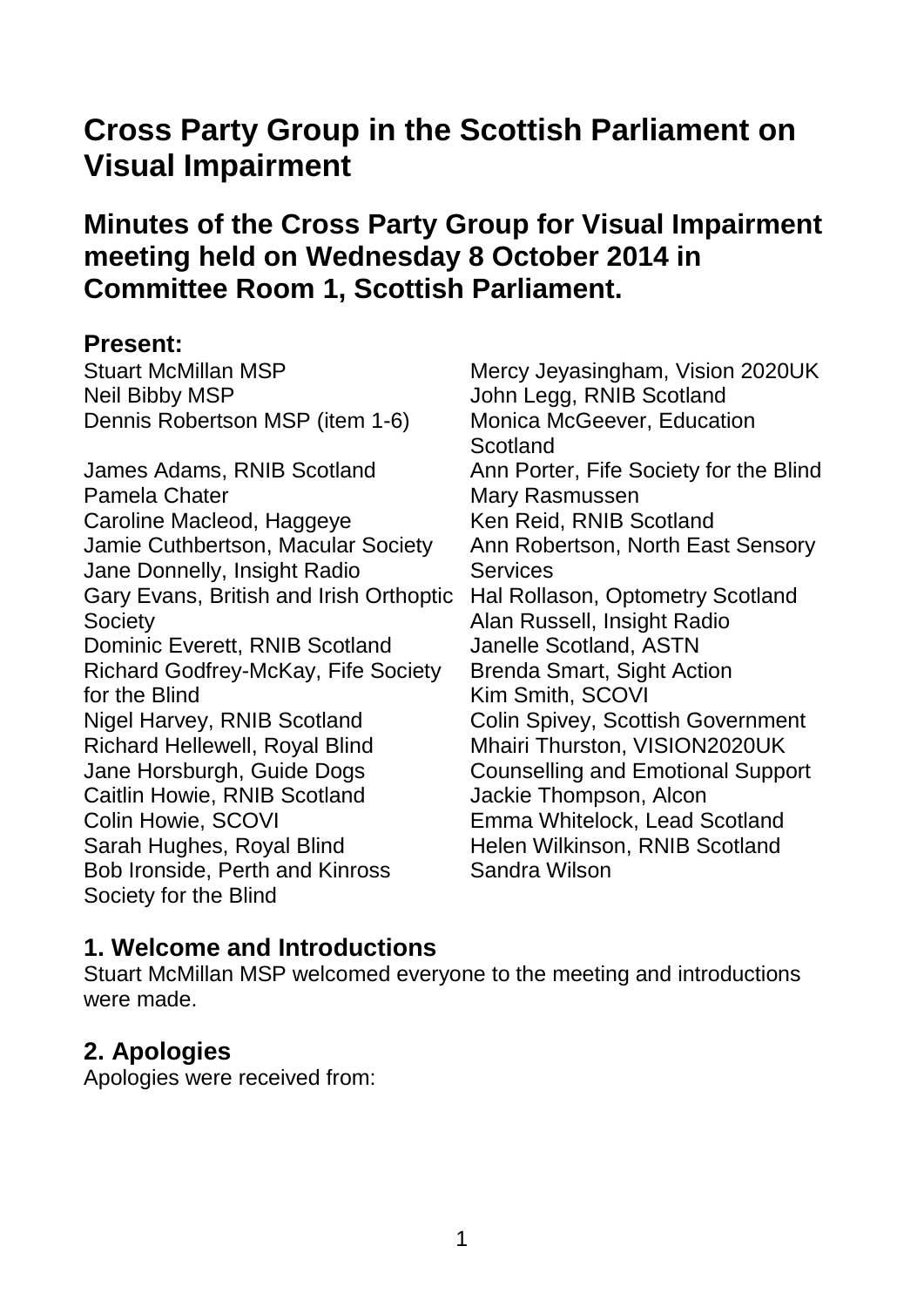Elaine Brackenridge, Royal Blind Sam Brown John Donaldson, Royal Blind Kay Eadie, Allergan Graham Findlay, North East Sensory **Services** Linda Gregson, Scottish Government Clair Henderson, RNIB Scotland Liam Kearney, Scottish Government Tom Lowe, SDEP

David McKerral Sally Paterson, SAVIE Wendy Rankin, Guide Dogs Susan Robinson Terry Robinson, Describe Online Angus Scott, Eyecare Scotland Danny Sweeney, North Ayrshire **Council** Kate Wallace, Visualise

## **3. Minutes of the last meeting**

The minutes of the last meeting held on 28 May 2014 were approved.

## **4. Matters Arising**

There were no matters arising not already on the agenda.

## **5. Educational attainment of VI children**

Monica McGeever, HM Inspector at Education Scotland, presented to the CPG on the educational attainment figures of VI children. There are 3,370 children with VI in Scotland's schools, 95% of which are educated in mainstream schools. The attainment gap between VI children and their sighted peers is narrowing, but still present. 83.1% of VI children moved to a "positive destination" and the number entering HE has increased from 8.7% in 2009/11 to 22.3% in 2011/12. These statistics, and many more, are available in "The Implementation of The Education (Additional Support for Learning) (Scotland) Act 2004 (as amended) Report to Parliament 2013" at <http://www.scotland.gov.uk/Publications/2014/04/3050/downloads#res448013>

Additional evidence is gathered through the inspection process and good practice can be identified in many mainstream schools, including early identification and continued assessment, individual plans with appropriate targets. Another strength is the role of teachers and support staff. Education Scotland are working with a range of professionals, for example those involved in complex needs, and are involved in sharing best practice. VINCYP are looking at a set of minimum standards.

There followed detailed discussion on a range of subjects. It was confirmed that Education Scotland look at the provision of emotional support as part of the inspection process as part of the "health and wellbeing" of all children. It was acknowledged habilitation provision is patchy and it is hoped the VINCYP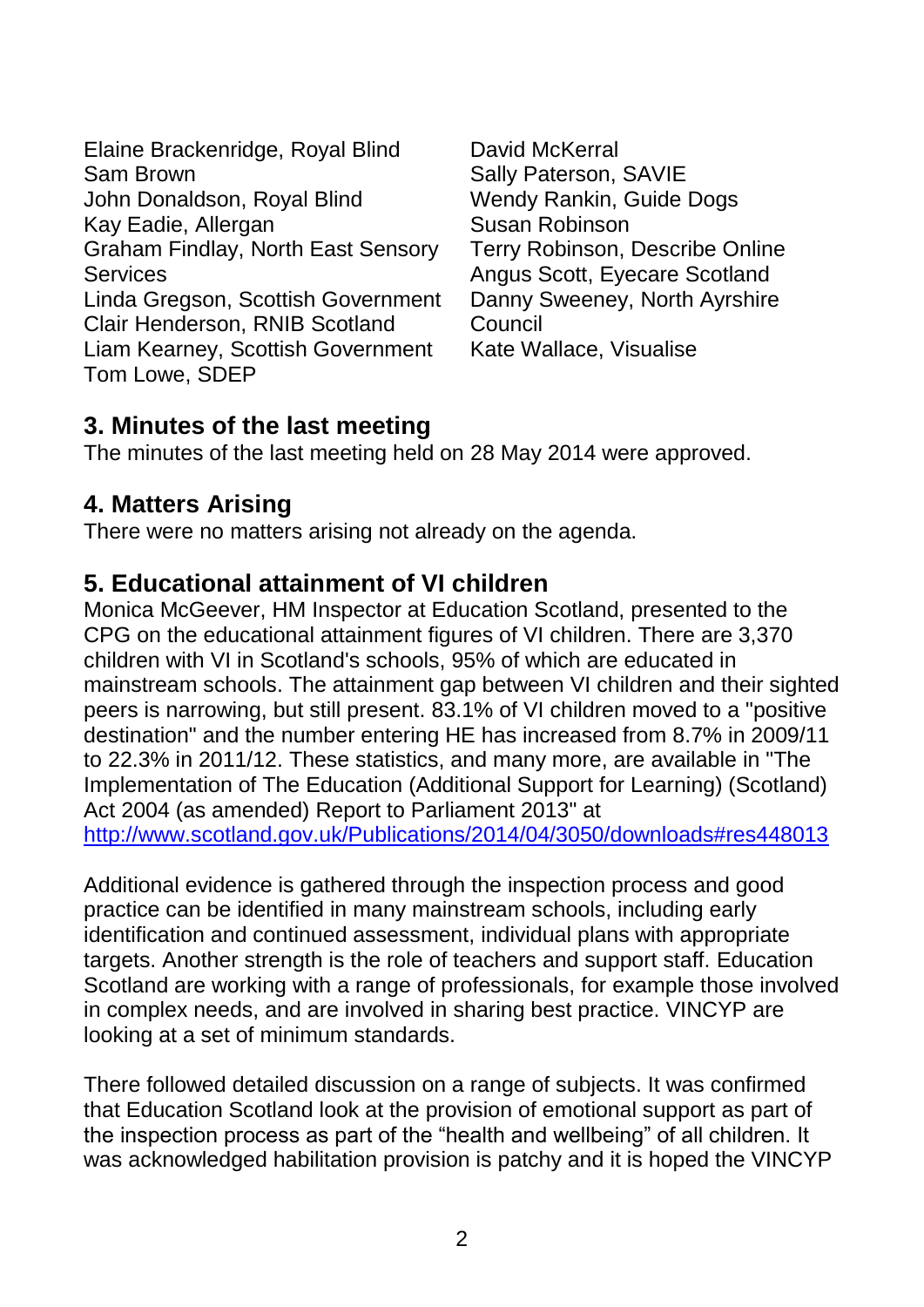standards will lead to improvements in this area. Habilitation assessments should occur within 4 weeks, allowing flexibility for school holidays. It was noted the 4 weeks was a minimum standard and it was hoped to see better practice than this. The teaching of Braille should be encourage and VI CYP should be receiving support from a QTVI (Qualified Teacher of the Visually Impaired). Concerns were raised about ongoing provision of QTVI as some posts are being reduced to P/T or being filled on a temporary basis. The role of the QTVI should be reviewed in light of developments over the last decade. The Convenor thanked Monica for her presentation and invited her to give an update at a future meeting.

#### **Action**

Monica McGeever to be invited back in a year to give an update.

#### **6. Transitions**

Kate Storrow, Employment and Learning Services Manager RNIB Scotland, was welcomed by the Convenor and invited to give her presentation. It was was reported that the issues affecting transitions into employment remain unchanged: lack of accessibility; low aspirations; lack of individual's travel and mobility; attitude of employers etc. 96% of employers believe it would be impossible or very difficult to employ a blind or partially sighted person and 66% of blind and partially sighted people of working age are unemployed. Skills Development Scotland data shows that blind and partially sighted people are less likely to be in employment, be at university and be seeking employment. RNIB Scotland has recently been awarded lottery funding to provide transition support in Edinburgh, Glasgow and Aberdeenshire to support 140 people over 3 years.

There followed discussion on the new RNIB service. Access to volunteering can be an important step to employment but that there can be negative impacts on benefits. It was noted that educational attainment does not appear to be the issue rather preparing for employment and future life. A key barrier continues to be the attitude of employers and political intervention should be sought on this matter. The need to tackle the low aspiration of some blind and partially sighted people was also discussed and the importance of positive role models. It was agreed it would be helpful to focus on transitions at a future meeting including positive and negative case study input from young people and parents. The work of the Scottish Transitions Forum was highlighted as they have undertaken a lot of work in this area and developed a number of toolkits.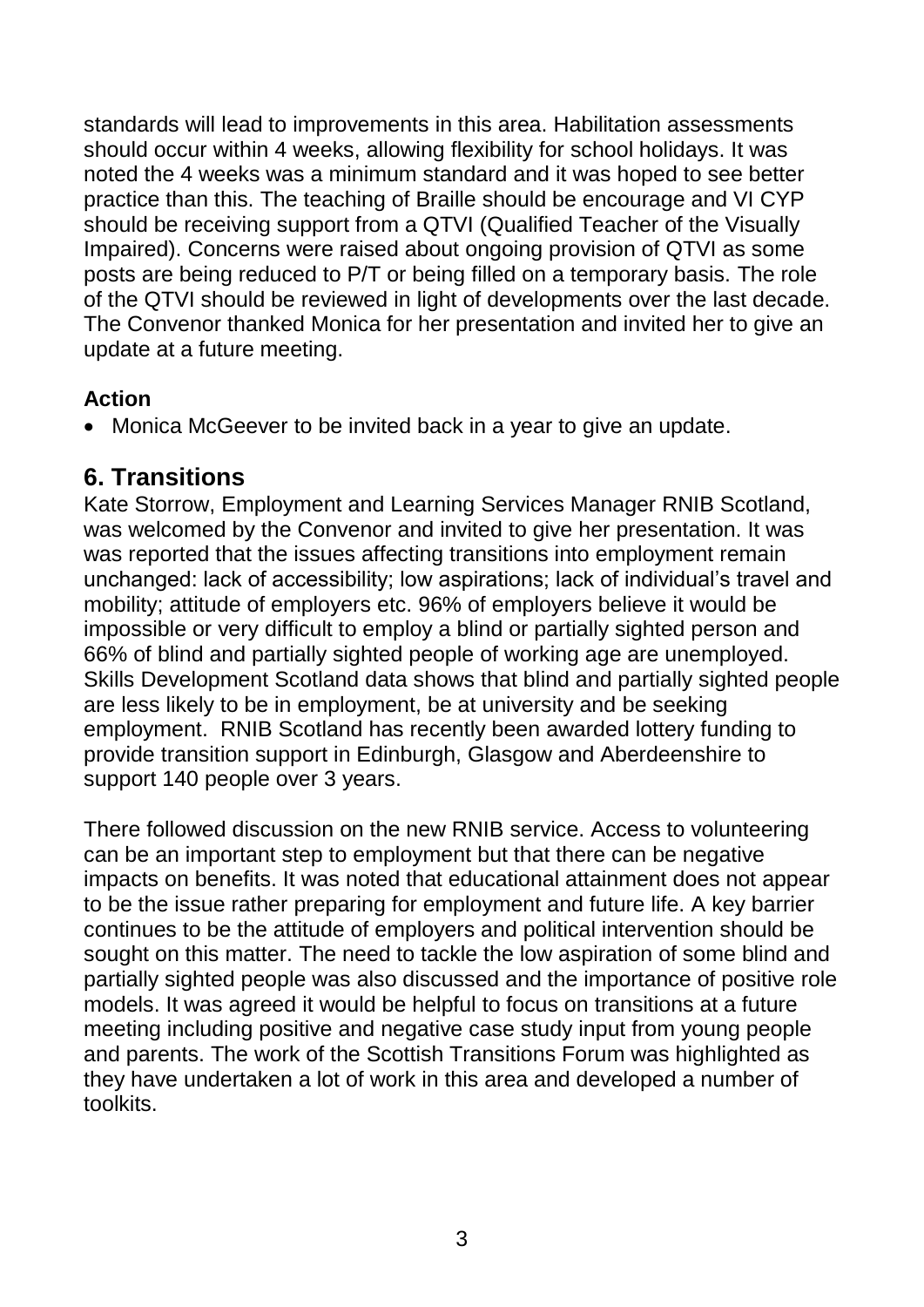#### **Action**

 Transitions to be considered at future meeting including update from Kate Storrow, input from SDS and other relevant speakers.

## **7. Doran Review update**

Colin Spivey, Scottish Government, updated the Group on delivery of the Doran Review, 2 years into the 5 year delivery period for the Review's recommendations. The Review made 21 recommendations and the Scottish Government published a response accepting the majority of these at the same time. A collaborative look is being taken at funding of national services including Enquire, CALL and SSC. Work streams have been established including: national strategic commissioning; local commissioning; support for national grant recipients; needs analysis; communications. A Doran Review newsletter is available on the Scottish Government website providing further information. There followed some discussion on commissioning processes.

## **8. Haggeye bus campaign update**

Caroline Macleod updated the Group on Haggeye's campaign which has tackled lack of accessibility for bus services, including inaccessible timetables and drivers passing those waiting to board the bus. Haggeye members were invited to travel by bus and report on their experiences and a very successful "swap with me" event was held with First Bus where drivers experienced what it is like to be a blind or partially sighted passenger. Experiences have improved in the last 2 years, but there is still a lot to be done. There followed discussion on the need for Visual Awareness training for drivers and the use of apps to access timetables. The Convenor offered to liaise with Haggeye with the aim of tabling a motion in support of their campaign.

#### **Action**

Convenor, James Adams and Haggeye to liaise on bus campaign.

# **9. Scottish Vision Strategy (SVS) update**

Ken Reid, Scottish Vision Ambassador, paid tribute to Alan Suttie, former CE of Fife Society for the Blind, who recently passed away. Alan played a hugely important role in the area of rehabilitation.

Ken then gave an update on recent activity including:

 SVS annual conference in March which looked at implementing the refreshed Scottish Vision Strategy. Work is ongoing to develop a monitoring process, led by Clair Henderson, RNIB Scotland.